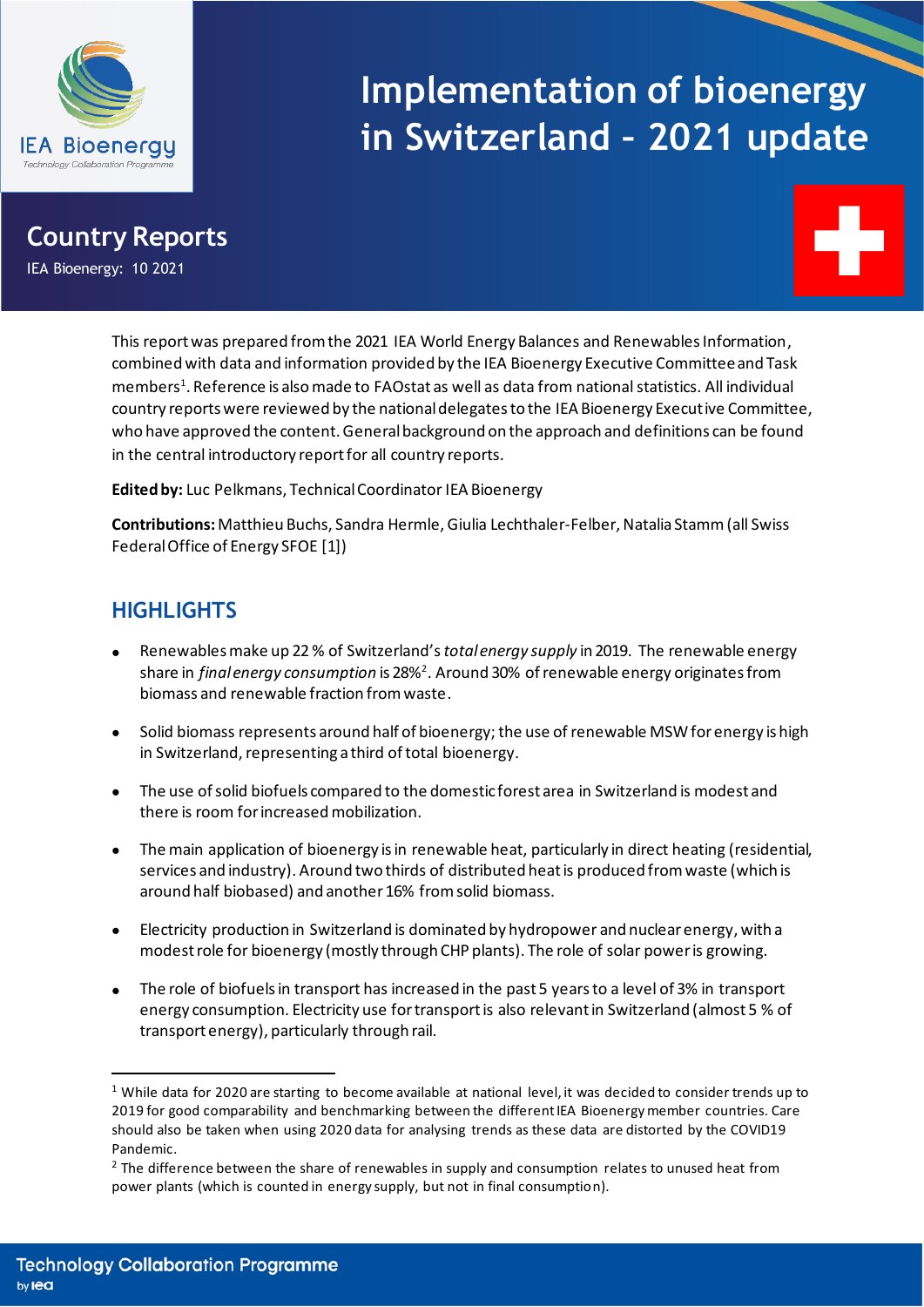# **COUNTRY PROFILE**

#### **Population and land use**

Switzerland is a largely mountainous country in the centre of Europe; however, it is not a member of the European Union. Switzerland has a total land area of 39.5 thousand km<sup>2</sup> and a population of 8.2

million people, which represents a relatively high population density of 217 persons per km².

The Swiss climate is generally temperate. Around one third of the land area is forest land (*of which 17% protected*). 38% is agricultural land, three quarters of that being permanent meadows/pastures and one quarter arable land.

*Figure 1: Land use in Switzerland (2018 figures - Source: FAOstat)*



#### **Final energy consumption**

Overall final energy consumption in Switzerland (*also including non-energy use of oil, natural gas and coal in industry*) equates 2.1 tonnes of oil equivalent (toe) per capita, which is somewhat below the average of IEA Bioenergy member countries. Particularly industry has a relatively modest role compared to other countries.

*Table 1: Distribution of the final consumption of energy carriers by sector in Switzerland (2019 figures - Source: IEA (2021) World Energy Balances and Renewables Information)*

| <b>Final consumption energy</b>         | Toe/capita | % of total | Median*      |
|-----------------------------------------|------------|------------|--------------|
| carriers                                | (2019)     |            | (toe/capita) |
| Industry (energy use)                   | 0.40       | 19%        | 0.67         |
| Industry (non-energy use)               | 0.05       | 2%         | 0.21         |
| <b>Transport</b>                        | 0.66       | 31%        | 0.69         |
| <b>Residential</b>                      | 0.59       | 28%        | 0.57         |
| <b>Commercial &amp; public services</b> | 0.37       | 18%        | 0.34         |
| other                                   | 0.04       | 2%         |              |
| Total                                   | 2.11       |            | 2.34         |

*\* Median of the 25 member countries of IEA Bioenergy<sup>3</sup>*

<sup>3</sup> Comparative figures of the different IEA Bioenergy member countries are discussed in the central Countries' Report.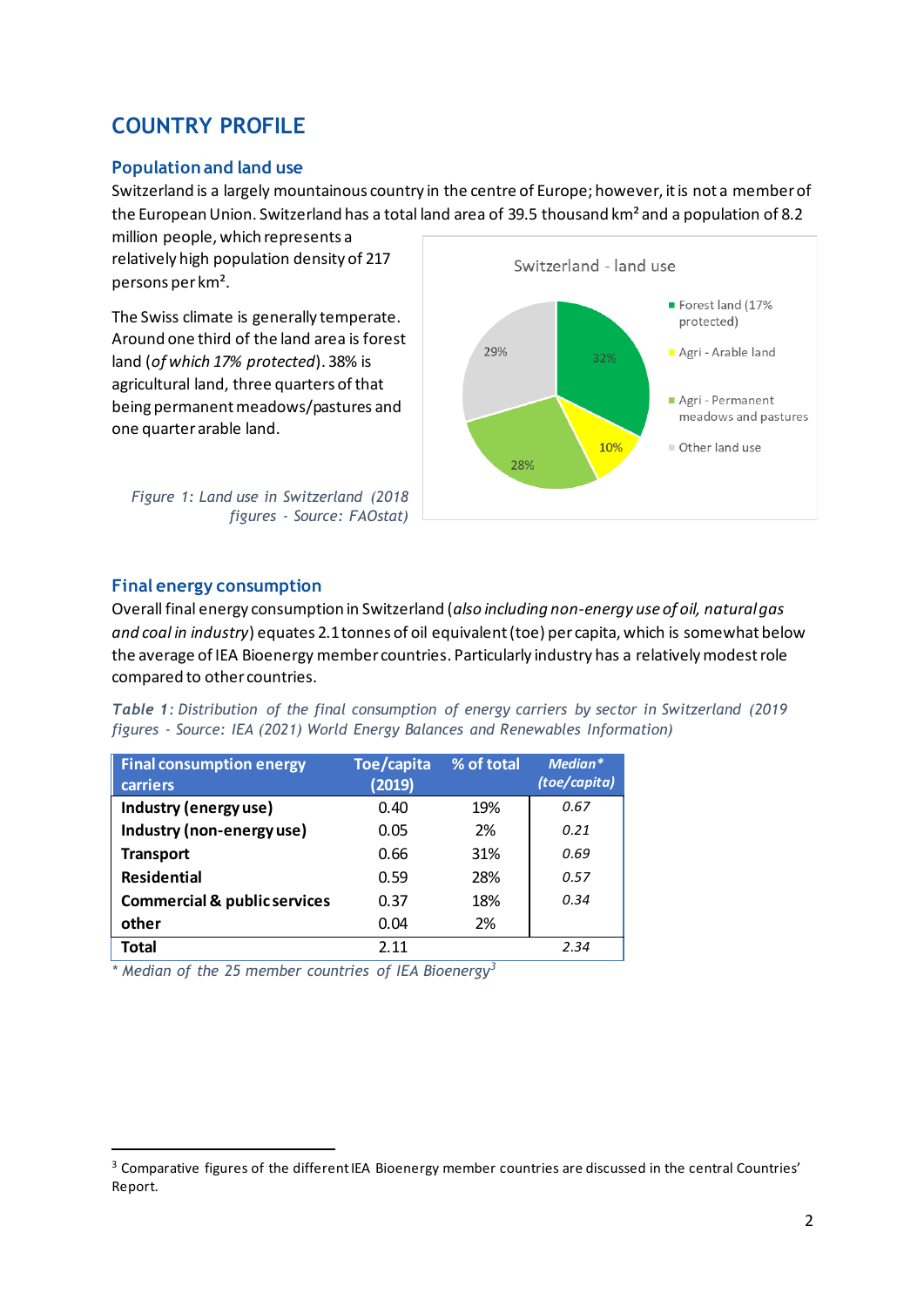## **NATIONAL POLICY FRAMEWORK IN SWITZERLAND**

### **TARGETS AND STRATEGIES**

Today Switzerland has a secure and cost-efficient supply of energy. Economic and technological developments as well as political decisions at home and abroad are currently leading to fundamental changes in the energy markets. To prepare Switzerland for these, the Federal Council has developed the **Energy Strategy 2050**. This should enable Switzerland to make advantageous use of the new starting position and maintain its high supply standard. At the same time the Strategy contributes to reducing Switzerland's energy-related environmental impact.

In the wake of the Fukushima reactor disaster in 2011, the Federal Council and Parliament decided that Switzerland is to withdraw from the use of nuclear energy. This decision, together with various other profound changes in the international energy sector, meant that Switzerland's overall energy system would have to be restructured. For this purpose, the Federal Council prepared a new energy policy called "Energy Strategy 2050".

The implementation of Energy Strategy 2050 also requires amendments to legal and policy instruments:

- Electricity Networks Strategy: to facilitate the further development of the electricity networks, in December 2017, the Parliament adopted amendments to the **Federal Electricity Act** and the **Federal Electricity Supply Act**.
- Climate policy: in the Paris Agreement on Climate Change, Switzerland undertook a commitment to halve its greenhouse gas emissions versus the 1990 level by 2030. To accomplish this, the existing **Federal CO<sup>2</sup> Act** has to be revised for the period beyond 2020. In 2019 the Federal Council resolved that, as of 2050, Switzerland is to reduce its net greenhouse gas emissions to zero (zero net emissions target). This means it is aiming to meet the internationally agreed goal of limiting global climate warming to a maximum of 1.5° C versus the pre-industrial period. In June 2021 the revised CO2 Act was rejected from the Swiss voters (see also below).
- The **Energy Perspectives 2050+** (EP 2050+) analyse in a net-zero emissions scenario (ZERO) how to develop an energy system that is compatible with the long-term climate goal of net-zero greenhouse gas emissions by 2050 and, at the same time, ensures a secure energy supply. Several variants of this scenario are considered. They differ in their combination of technologies and the speed of the renewable energy transition in the electricity sector.
- Revision of the **Federal Electricity Supply Act**: the aim behind the ongoing revision of the Federal Electricity Supply Act is to bring about the full liberalisation of the electricity market. At the same time, the Federal Energy Act is also to be adapted. Here, the intention is to implement measures to support the liberalisation of the market by providing more attractive incentives for investing in domestic renewable energy, and thus to strengthen Switzerland's supply security.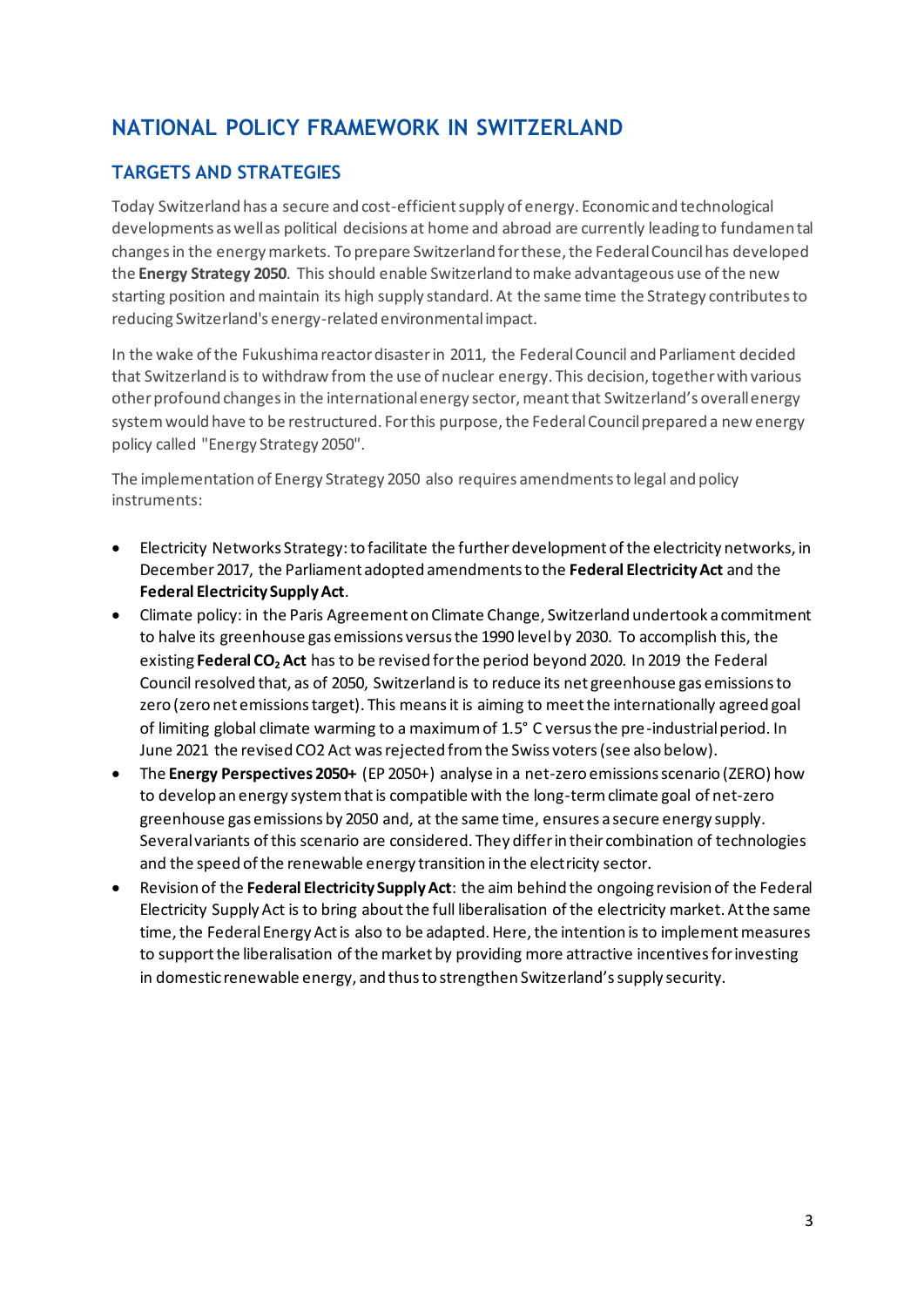*Table 2: Switzerland´s 2035 and 2050 renewable energy indicative values for the electricity production.* 

| <b>Sector</b>                                                | <b>Share of electricity</b><br>production | <b>Share of electricity</b><br>production |  |
|--------------------------------------------------------------|-------------------------------------------|-------------------------------------------|--|
|                                                              | 2035 (in GWh)                             | 2050 (in GWh)                             |  |
| New renewable energies (incl.<br>biomass) without hydropower | 4'400                                     | 11'400                                    |  |
| New renewable energies (incl.<br>biomass) with hydropower    | 37'400                                    | No target                                 |  |

The main support measure for electricity production from renewable sources (feed-in remuneration) ends at the end of 2022 according to the current Act. The Federal Council has proposed a revision of the Act with new support measures for renewable energy. The Federal Parliament has also proposed a revision of the Act (Pa. Iv. 19.443 Girod). The revised Act is expected for 2023.

The climate targets, on which the support for bioenergy especially in the heating sector is also dependent, were part of the revised  $CO<sub>2</sub>$  Act. In September 2020, the Swiss parliament passed the  $CO<sub>2</sub>$  Act, which aims to achieve the objectives of the Paris Climate Agreement by halving Switzerland's CO<sub>2</sub> emissions by 2030 compared to 1990. On 13 June 2021 Swiss voters did not follow the federal government and Parliament and rejected the revised  $CO<sub>2</sub>$  Act. The federal government and Parliament must now continue their efforts and find new solutions to ensure that Switzerland will meet its commitments under the Paris Agreement.

A description of renewable energy and climate policies and measures in Switzerland is available at the IEA's Policies and Measures Database [2] and on the websites of the Swiss Federal Office of Energy [3] and the Swiss Federal Office for the Environment [4].

Specific policies related to renewable electricity, renewable heat and transport biofuels will be highlighted in the chapters about the role of bioenergy in different sectors.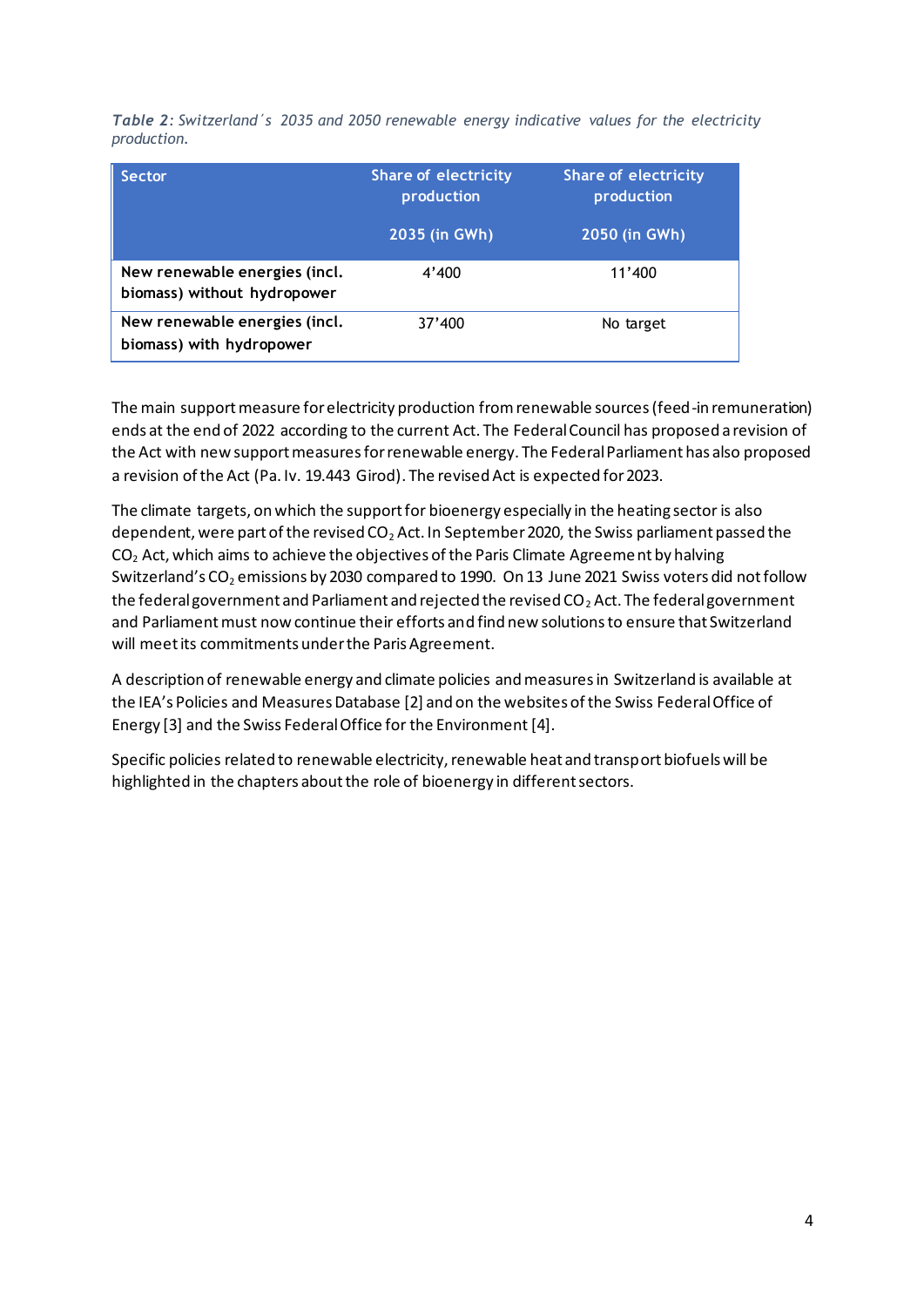# **THE CONTRIBUTION OF BIOENERGY IN NATIONAL ENERGY SUPPLY**

### **TOTAL ENERGY SUPPLY**

The total energy supply (TES) of Switzerland in 2019 amounted to 1,023 petajoule (PJ). Fossil energy represents around half of Swiss TES. Oil products account for 36% (364 PJ) and natural gas accounts for 12% (123 PJ). A minor amount of coal (4 PJ) is used in industry. The statistics also features 28% or 290 PJ of nuclear energy in nuclear power stations (which represent 35 % of national electricity production). Mind that the role of nuclear energy in final energy consumption is lower (~ 12%) as total energy supply also includes unused waste heat, which distorts the picture somewhat. Renewable energy sources have a share of 22.5% in total energy supply or 230 PJ, of which bioenergy represents 35% (82 PJ). Hydropower provides most renewable energy (137 PJ or 13.4% of TES), while solar energy represents 1% of TES (10 PJ).

In 2019 there was also a substantial amount of electricity (23 PJ) that is exported to neighbour countries.



<sup>4</sup> Total energy supply refers to the use of resources. In terms of the role in the energy system this distribution overestimates the role of resources producing electricity with a high share of unused waste heat (like nuclear plants).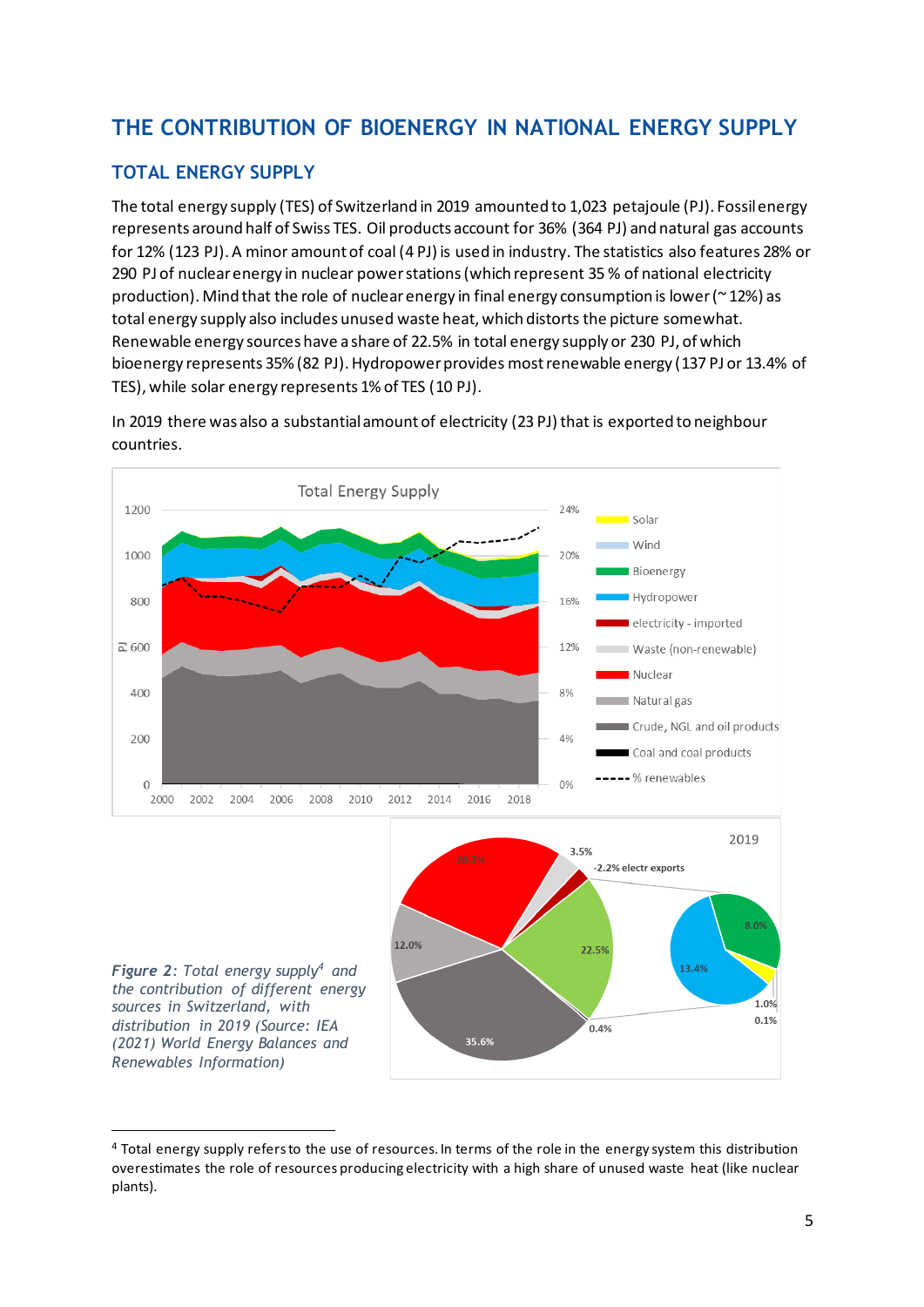The total energy supply in Switzerland was quite stable around 1100 PJ until 2013 and dropped somewhat afterwards to around 1000 PJ. The share of oil products decreased steadily from 45% of TES (>500 PJ) in the early 2000s to around 35% (360 PJ) in recent years. The share of natural gas was fairly stable around 11-12% (120 PJ). Nuclear energy fluctuated between 230 and 300 PJ in the past decades.

After a slight decline in renewable energy in the early 2000s, between 2005 and 2019 the share has increased from 15% to 22% of TES. Hydropower has always been the dominant type of renewable energy, slightly fluctuating between 120 and 140 PJ, around 13% of Swiss TES. Bioenergy has steadily increased from 50 PJ in 2000 to 80 PJ in recent years. Solar power saw a steady growth from 1 PJ in 2008 to 10 PJ in 2019. The contribution of wind energy is marginal so far (0.5 PJ).

Figure 3 shows the evolution of the different types of bioenergy. As indicated, bioenergy in Switzerland has steadily increased in the past decades. Solid biomass provides more than half (44 PJ), but renewable municipal waste is also very important at 24 PJ. The next item is liquid biofuels (7.7 PJ), followed by biogas (5.6 PJ).



*Figure 3: Development of total energy supply from bioenergy in Switzerland 2000 – 2019 (Source: IEA (2021) World Energy Balances and Renewables Information)*

Evolution of the bioenergy carriers:

- In the past 10 years the use of solid biofuels fluctuated between 40 and 45 PJ. Most is used in residential applications, varying between 23 and 28 PJ. Another 10 PJ is used in industry. There has been a slight, but steady increase of solid biomass use for heat and power production, up to a level of 8 PJ recently.
- Renewable municipal waste increased to a level of 22 PJ in 2005. Its levels have stabilized recently around 24 PJ.
- Liquid biofuels were introduced around 2005 butstayed at modest levels of less than 1 PJ up to 2014. Since 2015 there has been a strong growth, reaching almost 8 PJ in 2019.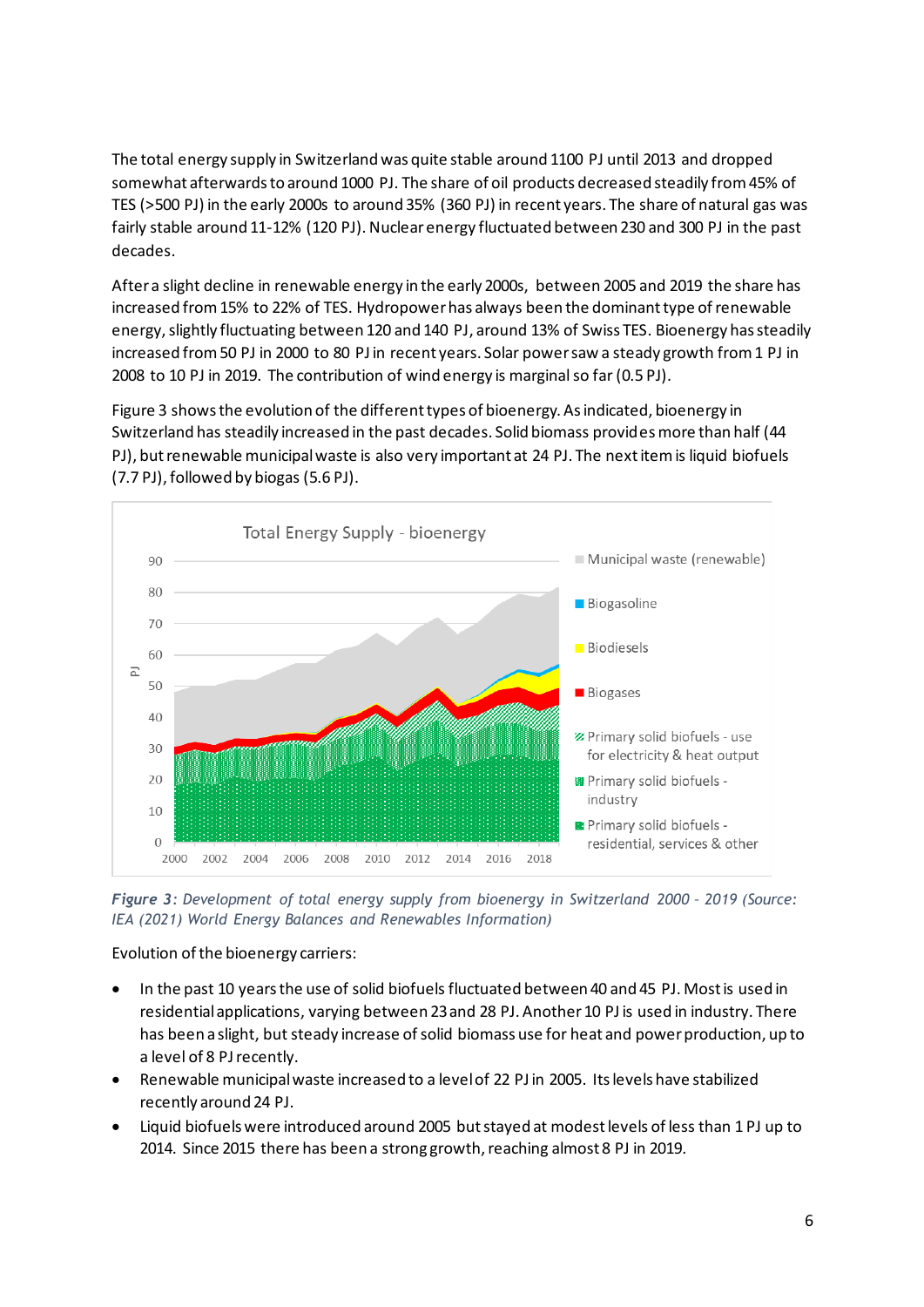• Biogas was already quite relevant in the 2000s at a level of 2.5 PJ. Its share has more than doubled in the past decade to 5.6 PJ.

Table 3 displays the 2019 total bioenergy supply values on a per capita basis. Compared to the other 24 member countries of IEA Bioenergy (expressed per capita), Switzerland ranks very high for renewable MSW, in the middle for biogas and liquid biofuels and at the lower end for solid biofuels.

|                      | <b>Supply per capita</b> | <b>Median IEA</b><br><b>Bioenergy members</b> |
|----------------------|--------------------------|-----------------------------------------------|
| <b>Bioenergy</b>     | 9.5 GJ/cap               | 10.6                                          |
| Solid biofuels       | $5.1 \,$ GJ/cap          | 7.0                                           |
| <b>Renewable MSW</b> | $2.9$ GJ/cap             | 0.8                                           |
| <b>Biogas</b>        | $0.6$ GJ/cap             | 0.7                                           |
| Liquid biofuels      | 0.9 <sub>5</sub> /cap    | 1.5                                           |

*Table 3: Total energy supply per capita in 2019 for different bioenergy carriers* 

*Source: IEA (2021) World Energy Balances and Renewables Information*

Table 4 indicates the amounts of the different bioenergy carriers compared to some relevant reference points, namely the amount of forest in the country (for solid biomass), the amount of generated MSW (for renewable MSW used for energy), the amount of natural gas consumed in the country (for biogas) and the amount of fossil oil products consumed (for liquid biofuels).

*Table 4: Comparison of the supply of different bioenergy carriers in 2019 to specific reference points*

|                  | <b>Compared to reference points</b> |                                                                       |                   |
|------------------|-------------------------------------|-----------------------------------------------------------------------|-------------------|
| <b>Bioenergy</b> | 8.0%                                | of total energy supply                                                | 7.2%              |
| Solid biofuels   | 14.6 GJ/ha forest                   | compared to the domestic hectares<br>of forest land (excl. protected) | 21.3 GJ/ha_forest |
| Renewable MSW    | 4.05 GJ/ton MSW                     | compared to the total generated<br>MSW in the country                 | 1.4 GJ/ton MSW    |
| <b>Biogas</b>    | 0.045 GJ/GJ NG                      | compared to natural gas supply                                        | 0.023 GJ/GJ NG    |
| Liquid biofuels  | $0.021$ GJ/GJ oil                   | compared to oil products supply                                       | $0.028$ GJ/GJ oil |

*Source: energy data from IEA (2021) World Energy Balances and Renewables Information; forest figures from FAOStat; waste figures from World Bank*

*\* Median of the 25 member countries of IEA Bioenergy<sup>5</sup>*

Specific comments in relation to the reference points:

<sup>5</sup> Comparative figures of the different IEA Bioenergy member countries are discussed in the central Countries' Report.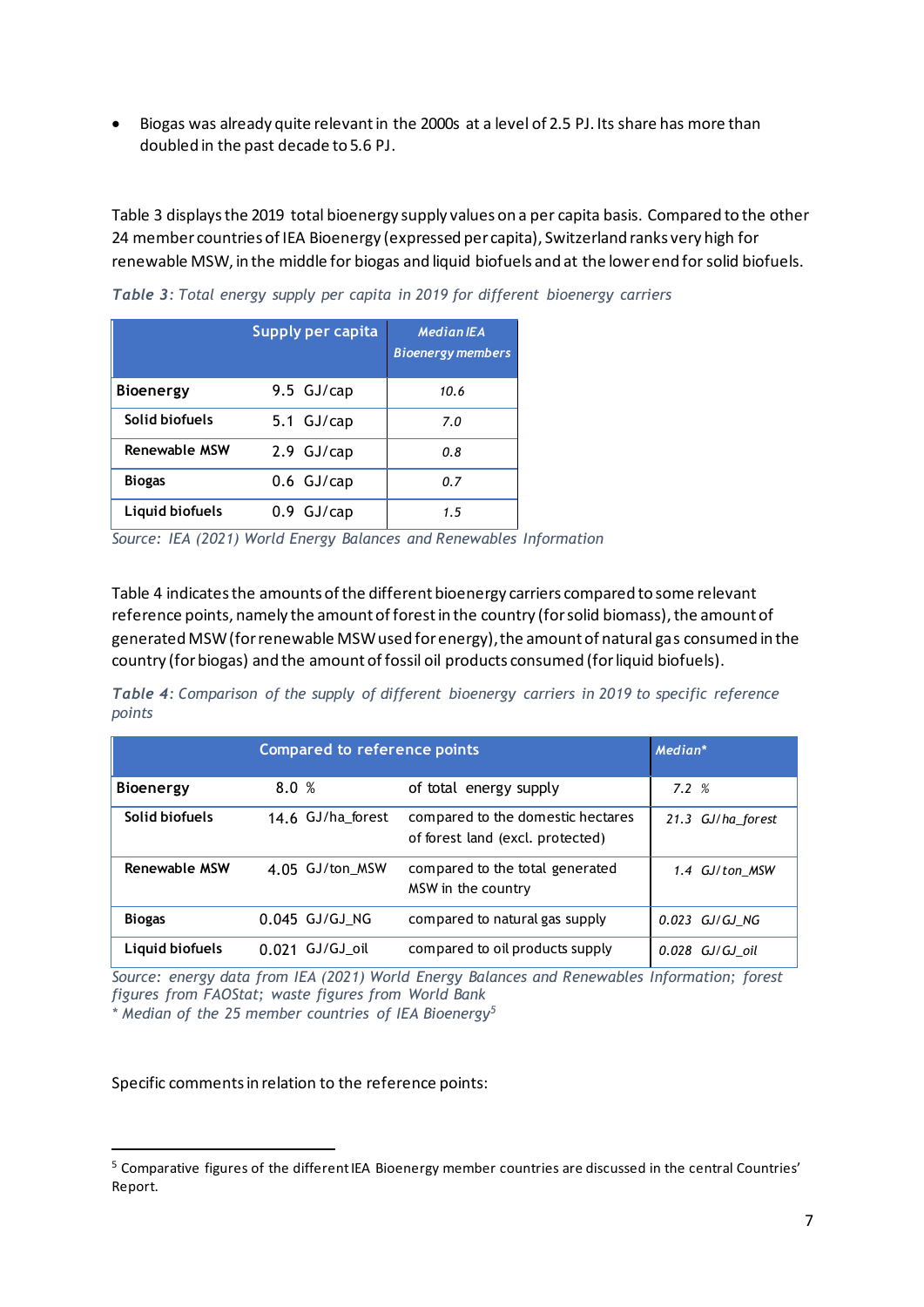- The use of solid biofuels compared to the domestic forest area is modest (<1 ton\_dry mass of wood per hectare $^6$ ) and there is room for increased mobilization.
- The use of renewable MSW for energy production is quite high, even when compared to other European countries with well-developed waste management systems.
- Biogas is also fairly well developed and represents a relevant share of gas supply. Mind that the overall role of natural gas in the Swiss energy system is fairly modest compared to some other countries.

# **ROLE OF BIOENERGY IN DIFFERENT SECTORS**

### **OVERVIEW**

The overall 2019 share of renewables in **final energy consumption** among electricity, transportation and heat sectors is almost 28%, with bioenergy making up 8.5% of the energy share (Table 5). Note that these figures are higher than the shares in total energy supply (where unused waste heat, e.g., in nuclear power production, is also included).

| Table 5: Role of bioenergy and renewable energy in electricity, transport energy and fuel/heat |  |  |  |  |
|------------------------------------------------------------------------------------------------|--|--|--|--|
| consumption in 2019                                                                            |  |  |  |  |

| <b>Sector</b>                                     | <b>Share of bioenergy</b>                    | Share of<br>renewable<br>energy | <b>Overall consumption</b> |
|---------------------------------------------------|----------------------------------------------|---------------------------------|----------------------------|
| Electricity <sup>7</sup>                          | 2.9%                                         | 65.7%<br>$(59.2%$ hydro)        | 64 TWh (231 PJ)            |
| <b>Transport energy (final</b><br>consumption)    | 3.2%                                         | 6.0%                            | 238 PJ                     |
| Overall fuel and heat<br>consumption <sup>8</sup> | Direct biomass: 12.7%<br>Biobased heat: 3.1% | 16.7%                           | 307 PJ                     |
| <b>TOTAL FINAL ENERGY</b><br><b>CONSUMPTION</b>   | 8.5%                                         | 27.7%                           | 759 PJ                     |

*Source: IEA (2021) World Energy Balances and Renewables Information*

The following paragraphs will consider the evolutions in the different sectors.

 $6$  Counted with a typical calorific value of wood (dry mass) of 19 GJ/ton\_dry mass

<sup>7</sup> Renewable electricity compared to final consumption. Potential renewable shares of imported electricity are not included.

<sup>8</sup> This includes final consumption of fuels and heat in industry, the residential sector, commercial and public services and agriculture/forestry. Transport fuels are excluded. Energy used for transformation and for own use of energy producing industries is also excluded.

Electric heating (direct or through heat pumps) is not included in these figures as this is not separately reported.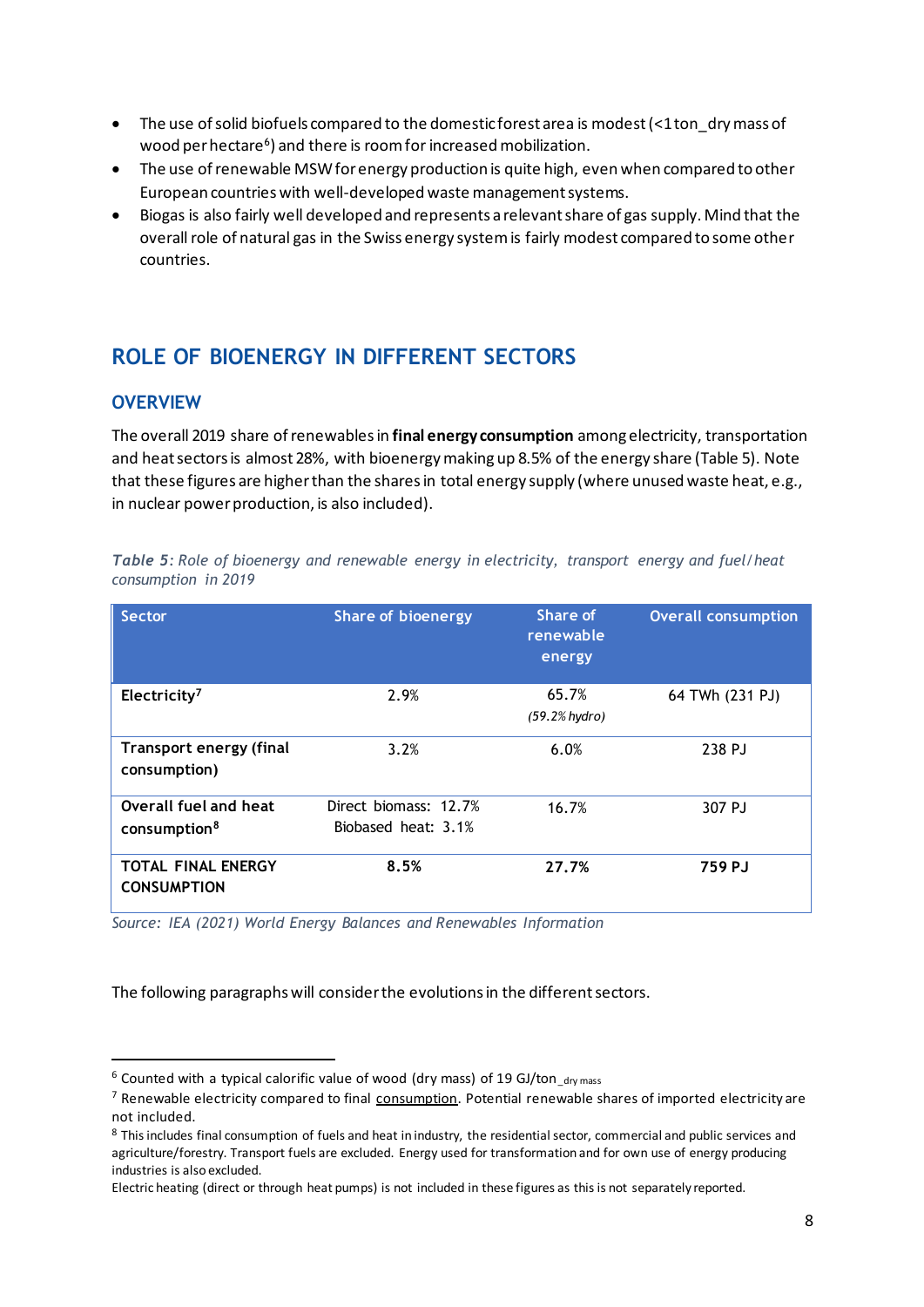### **ELECTRICITY**

The Swiss power production is dominated by hydropower and nuclear power, providing around 55% and 37% of Swiss electricity generation, respectively. Between 2015 and 2017 there was a slight drop, both in nuclear and hydropower, leading to temporary imports of electricity (up to 9% of domestic consumption in 2017). In 2019 there was again a surplus of power, whereby 9% of domestic power production was exported.

In 2011, Switzerland decided to phase out nuclear power. In May 2017, Swiss voters accepted a new energy Act that aims to promote renewable energy by banning new nuclear power plants. The Mühleberg nuclear power station (355 MW) was permanently switched off on 19 December 2019. This is the first of five Swiss nuclear power reactorsto be decommissioned.



*Figure 4: Evolution of the electricity mix in Switzerland 2000 – 2019 (Source: IEA (2021) World Energy Balances and Renewables Information)*

The role of bioenergy in electricity is fairly modest, but still slightly growing, reaching 3% of electricity consumption in 2019. It is predominantly based on renewable MSW (in CHPs). Solar power had a strong growth since 2010 and now represents more than 3% of domestic electricity consumption in Switzerland. Wind power is still at very low levels (~0.2%).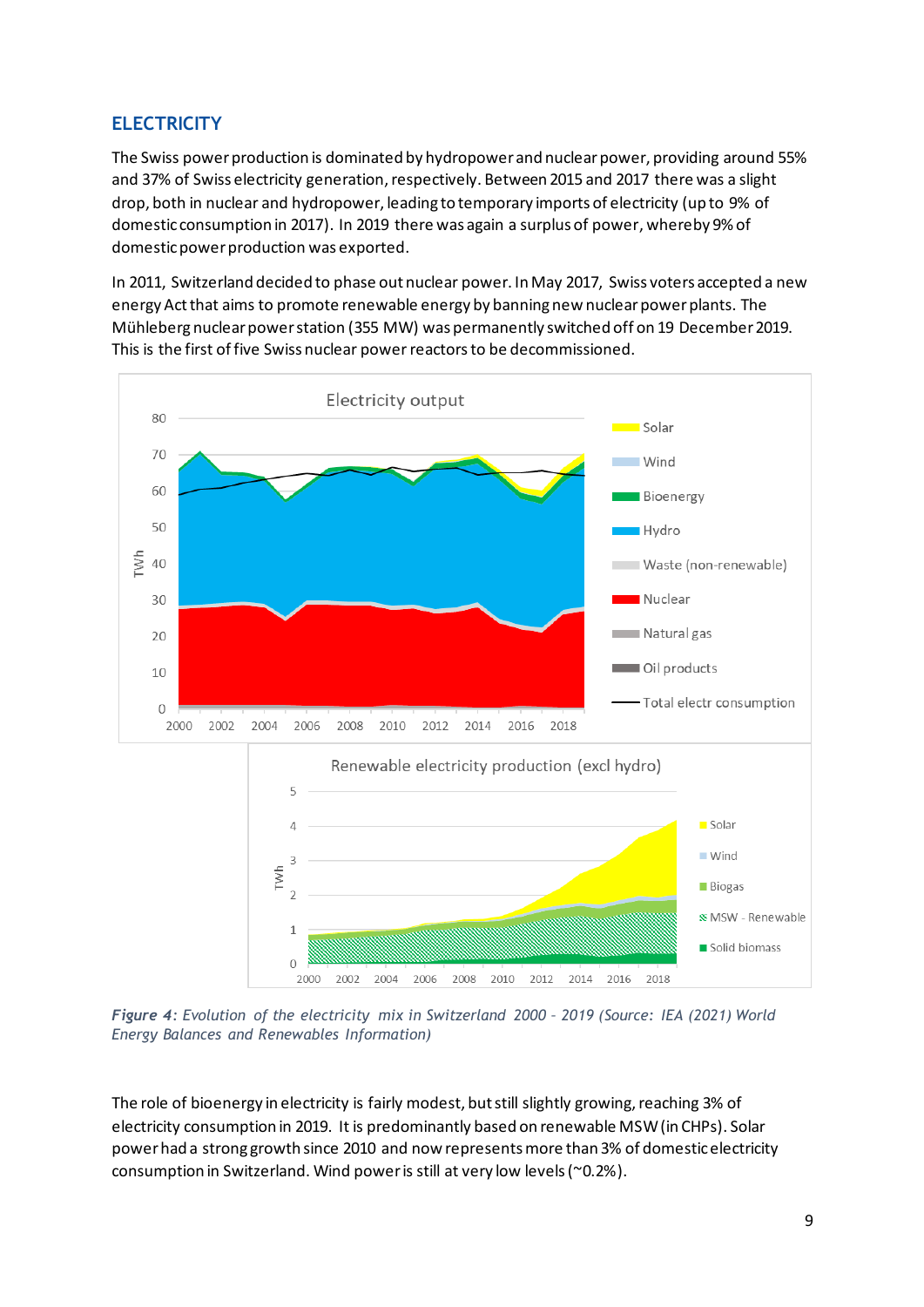#### **Policy framework**

The main relevant policy instruments behind these evolutions:

- Since 2008, the feed-in tariff policy called "Cost-covering remuneration for feed-in to the electricity grid". The measure is limited to the end of 2022 according to the energy law. After this date, no new projects will be integrated into the feed-in system.
- Since 2018, waste incineration plants, sewage treatment plants, and wood power plants are no longer eligible for the feed-in system but can receive Investment contributions for electricity production.
- After 2022, the feed-in tariff policy should be replaced by Investment contributions for all renewable energies. A revision of the energy law has already been announced.



#### **HEAT/FUEL**

*Figure 5: Evolution of fuel and heat consumption in Switzerland 2000 – 2019 (Source: IEA (2021) World Energy Balances and Renewables Information)*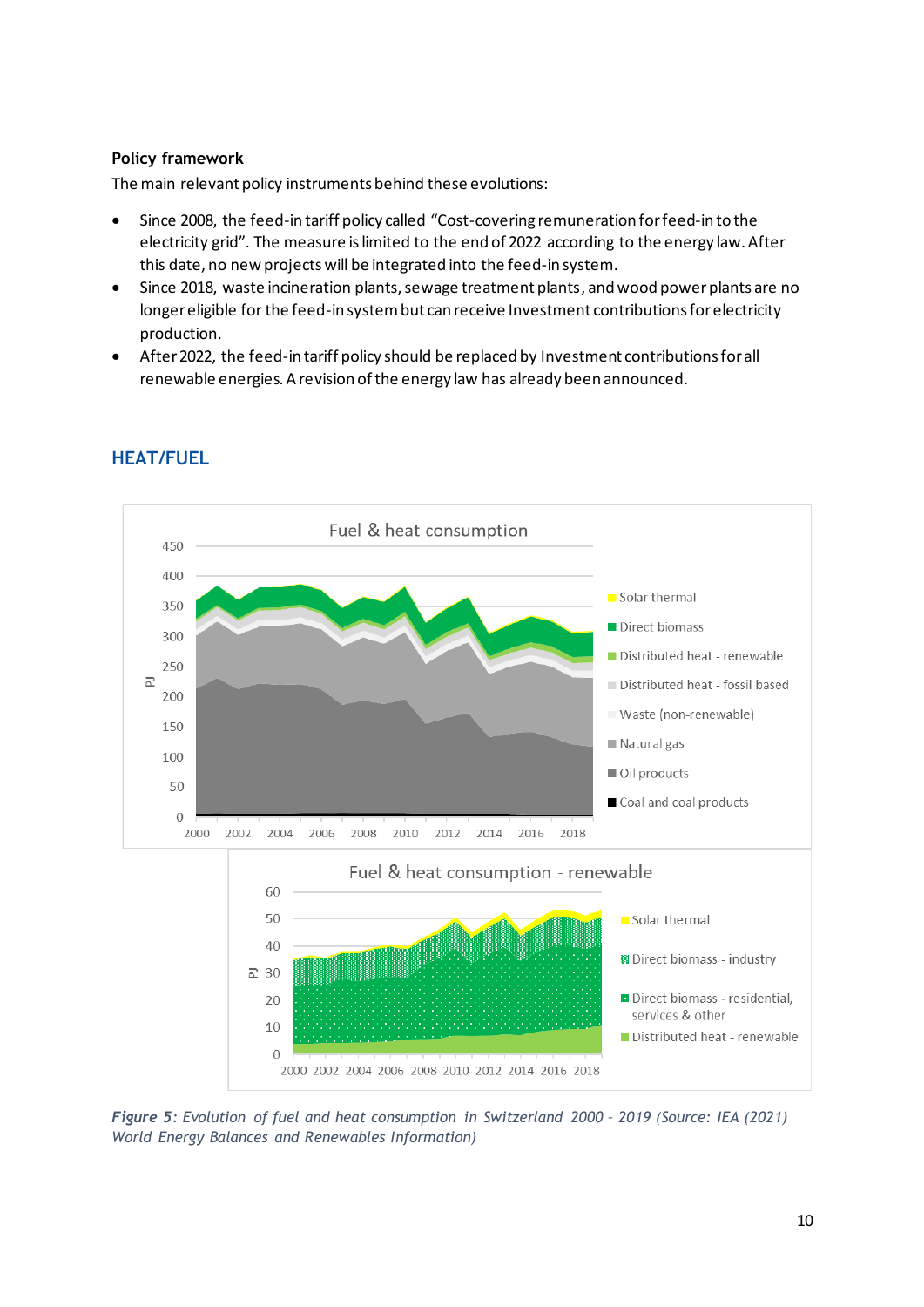Figure 5 shows the role of different fuels/energy carriers for providing heat in different sectors (industry, residential sector, commercial and public services and other). It also includes heat sold to customers, e.g., through district heating. Fuel use by energy producing industries for transformation and for own use is excluded. Mind that electric heating (direct or through heat pumps) is not included in these figures as this is not separately reported.

Overall heat and fuel consumption in Switzerland is steadily decreasing, with some variations depending on the winter conditions. Fuel and heat consumption is still mostly (for 75%) based on fossil fuels. While consumption of oil products has steadily declined from 190 PJ in 2010 to 113 PJ in 2019, the amount of natural gas use remained stable around 115 PJ. Direct use of biomass is around 40 PJ, which is 13% of overall heat and fuel consumption. About half of this biomass is used in residential applications, a quarter in industry and a quarter in offices and public buildings.

Heat output generated and sold by CHP plants and heat plants represents around 7% of fuel/heat provided. As shown in Figure 6, only 16% is produced from fossil fuels (mainly natural gas). Around

two thirds of distributed heat is produced from waste (which is around half biobased); another 16% is produced from solid biomass. Some residual heat from nuclear power is also used for heat distribution.

*Figure 6: Evolution of fuels for heat output in Switzerland 2000 – 2019 (Source: IEA (2021) World Energy Balances and Renewables Information)*



#### **Policy framework**

The main relevant policy instruments behind these evolutions:

- Since 2010, the Swiss federal and cantonal buildings programme has been promoting the energy-efficient renovation of buildings as well as renewable energies, waste heat recovery and the optimisation of building service technology.
- The CO<sub>2</sub> levy is imposed on all fossil thermal fuels (e.g., heating oil, natural gas). Since 2018 it has been set at CHF 96 per tonne of  $CO<sub>2</sub>$ .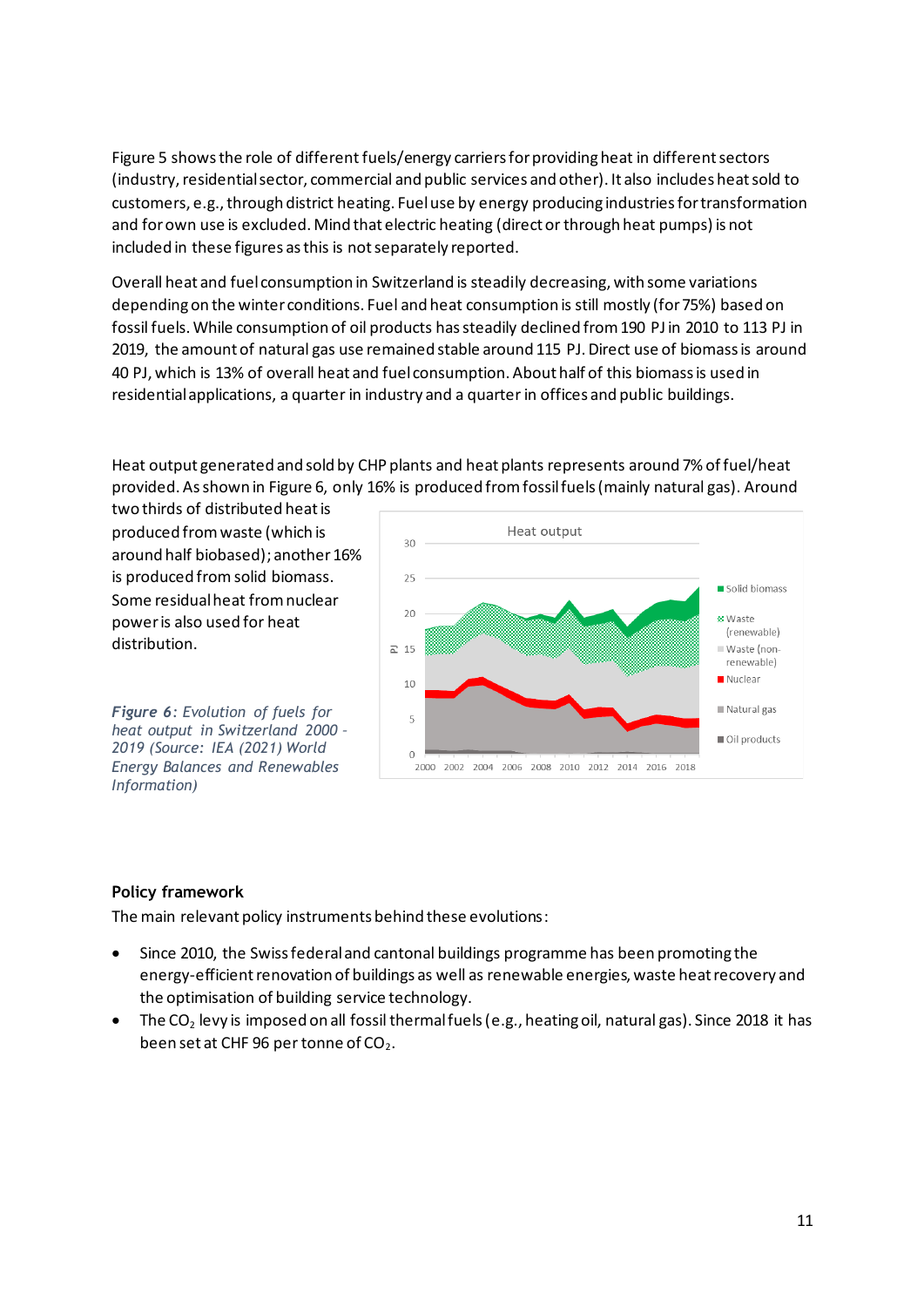### **TRANSPORT**

Figure 7 shows an overview of the energy used in transport in Switzerland, split up by different fuels/energy carriers.

While gasoline used to be the dominant transport fuel in Switzerland at more than 70% of overall transport energy consumption in 2000, its share has steadily dropped to 42% in recent years, while diesel continued to grow. Diesel consumption (fossil diesel and biodiesel) is now higher than gasoline at 51% of transport energy consumption.





Around 2005, liquid biofuels were introduced, but these were still at very low level (<1 PJ) up to 2014. Since 2015 there has been a strong increase of biofuels – particularly biodiesel – up to an overall level of 3.2% of transport energy consumption in 2019. Biodiesel represented on average 5% by energy of diesel consumption in 2019, while bioethanolonly represented 1.2% by energy of gasoline consumption.

Electricity (which is 2/3 renewable) represents a relevant and stable share of 4.6% of total transport energy use in Switzerland. This is mostly in rail. Despite a strong annual increase of electric vehicle sales(2016, +42%; 2017, +36%, and 2018, +32%, 2019, + 50 %), the share of the total car fleetis still very small (*28,716 passenger cars represent 0.5% of the total*) [5].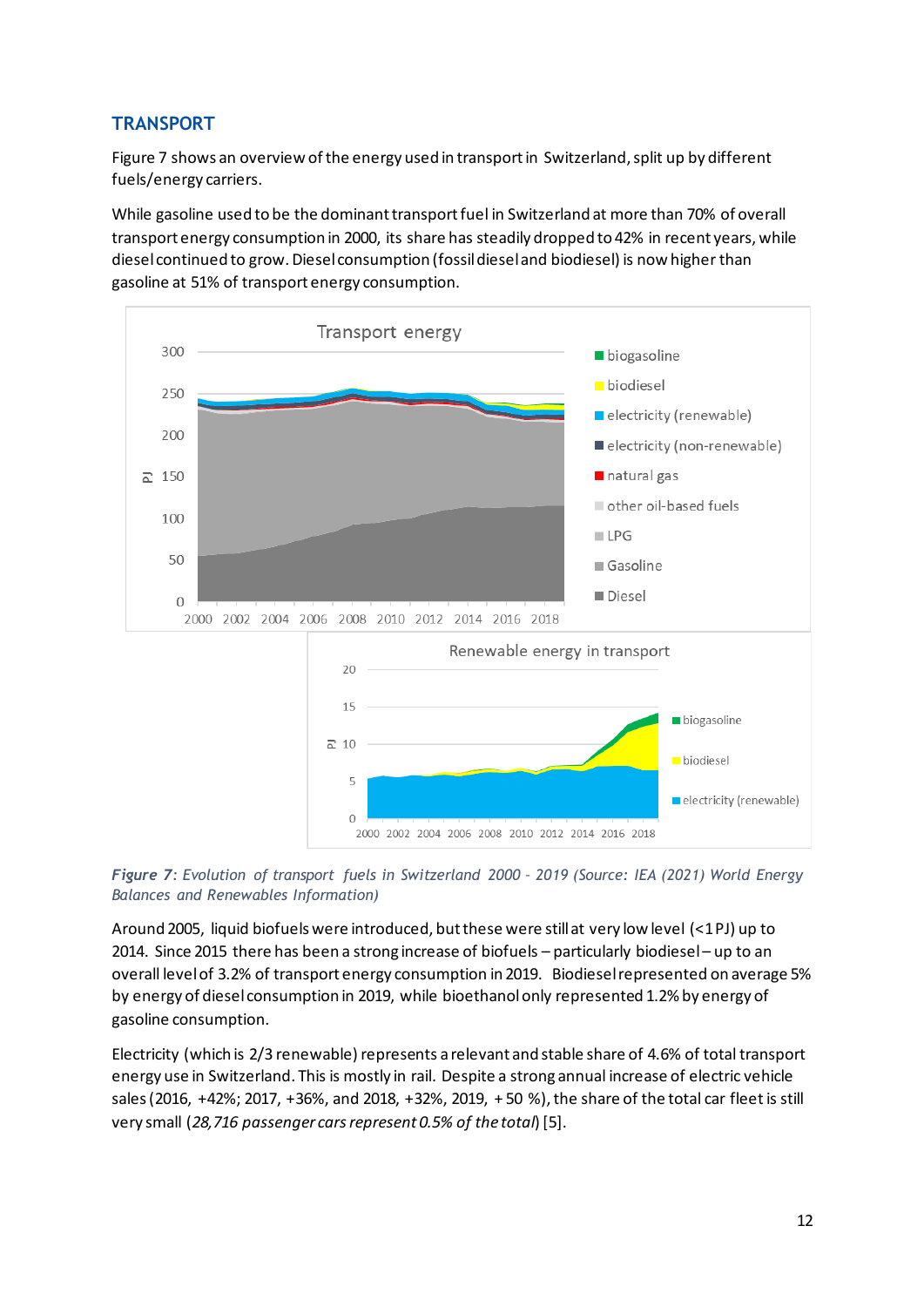#### **Policy framework**

The main relevant policy instruments behind the biofuelevolutions:

- Mineral oil tax and exemption for fuels with a renewable origin (limited to the end of 2023)
- CO2-emissions compensation for motor fuels (compensation projects/acquisition of certificates or blending of fossil fuels with biofuels)

# **RESEARCH FOCUS RELATED TO BIOENERGY**

The "Bioenergy" research programme of the Swiss Federal Office of Energy [6] supports innovative and relevant themes for Switzerland in the production of energy from biomass. The programme coordinates application-oriented research at the national level, exploits synergies and secures international networking. Central questions forthe future concern which biomass proportions are used with which technologies and for which products in order to make a substantial contribution to the Swiss energy system while achieving a high level of efficiency. The system concept is becoming increasingly relevant, for example in relation to energy-storage issues, interaction with other energy technologies and bioeconomy concepts. In this context the increasingly cascading use of biomass and the circular economy is of central importance. In addition to the integration of bioenergy facilities in the overall energy system, ongoing technical innovation and optimisation of already existing technologies are important for making more efficient transformation processes available for the market.

### *Research priorities for 2021 to 2024*

### Biomass as substrate

Procurement of biomass, logistics (mobilisation, innovative logistics); new biomass substrate; biogenic waste (material and energy recycling).

#### Biomass for electricity and heat supply and as fuel

Production of process heat; innovative concepts for combining cogeneration plants with biogenic energy sources; optimal design configurations of district heat networks; small-scale biogas production for decentralised-use concepts; biofuels as "drop-in" fuels.

#### Biomass in the bioeconomy

Integration of materials recycling to generate material and energy added value (e.g., use of residual materials); energy aspects in the production of bio-based platform chemicals (efficiency, energy optimisation, integration, life-cycle assessment, etc.); higher added value of bioenergy facilities (new concepts, products).